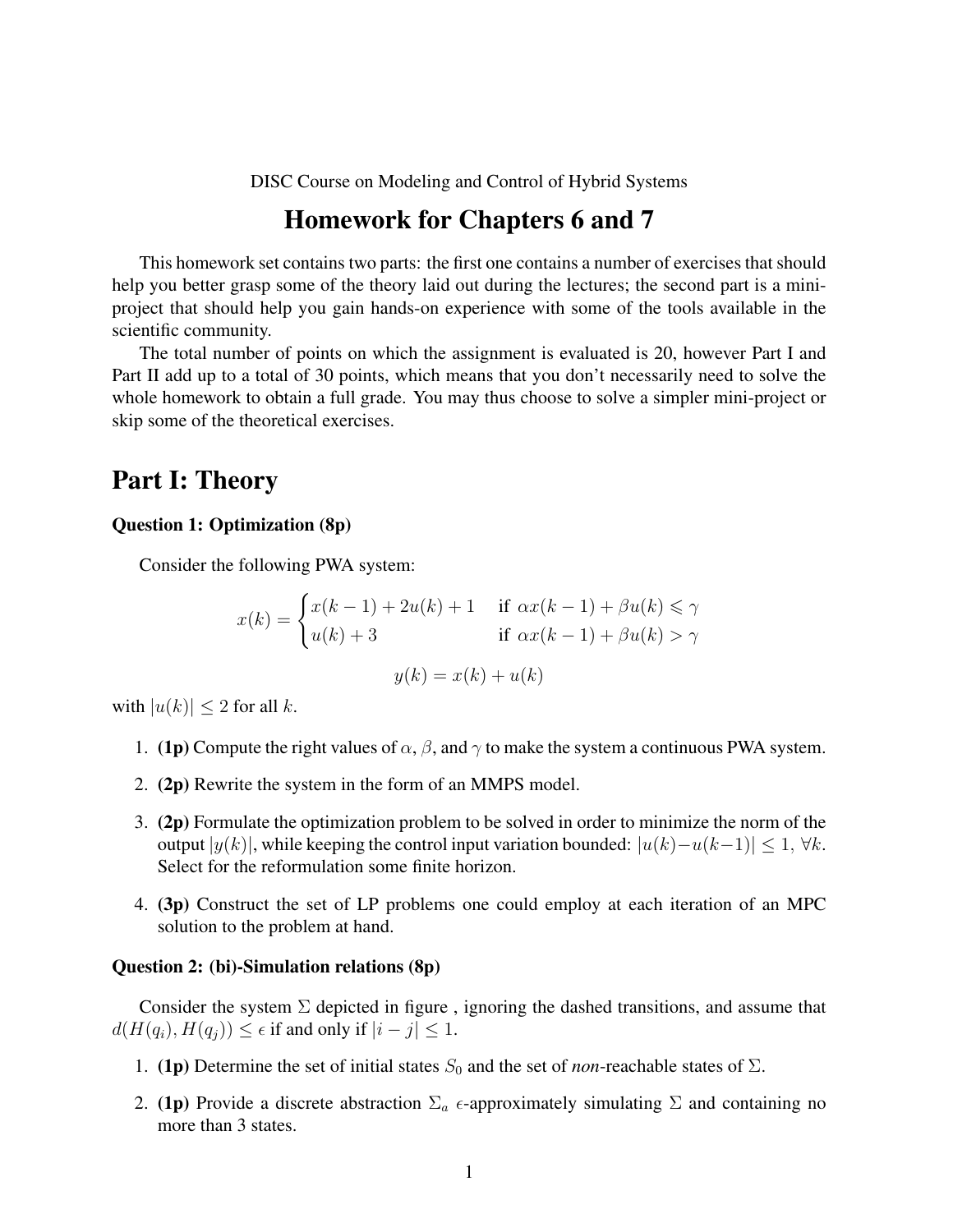

Figure 1: Discrete-state systems.

- 3. (1p) Are the two systems also  $\epsilon$ -approximately *alternatingly* bisimilar?
- 4. (2p) If additionally we know that  $d(H(q_2), H(q_5)) \leq \epsilon$ , can you construct an abstraction with no more than 3 states that is  $\epsilon$ -approximately alternatingly bisimilar to  $\Sigma$ ?

Assume now that  $d(H(q_i), H(q_j)) \leq 0$  if and only if  $i \leq j \leq 3$ , and include in the system description the dashed transitions.

- 5. (1p) Can you find now an abstraction exactly simulating, i.e.  $\epsilon = 0$ , the system  $\Sigma$  containing no more than 6 states? Provide such an abstraction or properly justify why it is not possible to find one satisfying the requirements.
- 6. (2p) Can you find now an abstraction exactly *bisimulating*, i.e.  $\epsilon = 0$ , the system  $\Sigma$ ? Provide the smallest such an abstraction or properly justify why it is not possible to find one satisfying the requirements.

#### Question 3: Exact abstractions (4p).

Consider the autonomous discrete-time system:

$$
x(k + 1) = \begin{bmatrix} \min\{4, x_1 + 1\} \\ \min\{4, x_2 + 1\} \end{bmatrix},
$$

with x restricted to live in the set  $[0, 4] \times [0, 4]$ . The output of this system  $H : [0, 4] \times [0, 4] \rightarrow$  ${A, B}$  is given by:

$$
y(k) = \begin{cases} A & \text{if } x_1 \ge 2 \land x_2 \ge 2\\ B & \text{else} \end{cases}
$$
 (1)

- 1. (3p) Construct an exact bisimilar abstraction of this system.
- 2. (1p) What is the size of the minimum discrete exact abstraction for this system?